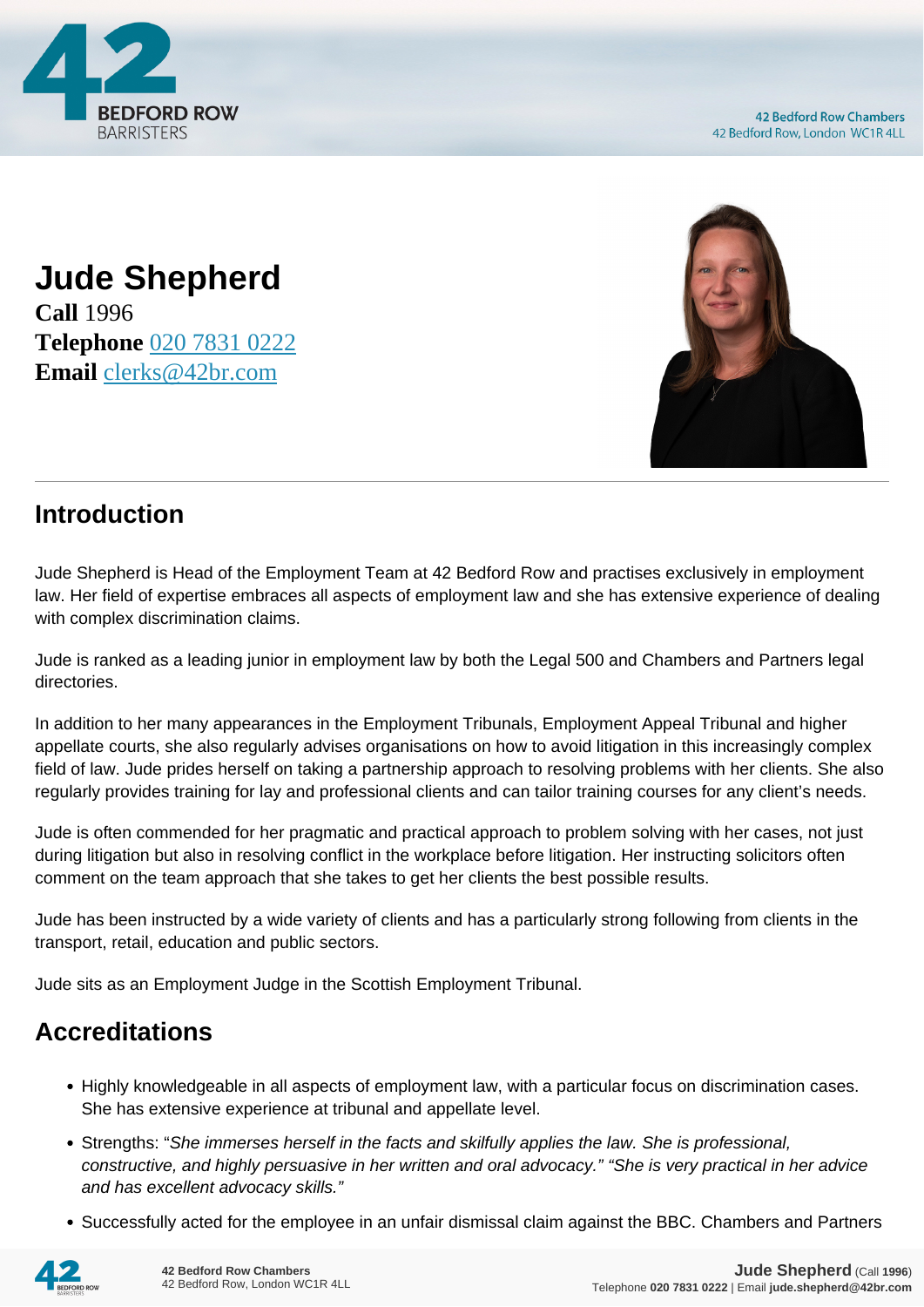

## 2018

- Chambers and Partners 2017 says 'Discrimination and employment lawyer who is widely lauded by clients and peers for her outstanding level of client service and support. She often acts at both the ET and EAT, and is highly knowledgeable in all aspects of employment law. "She is very technical and always has time to speak with you about the issues." "She is very straightforward and down to earth, technically excellent and a brilliant advocate".'
- Legal 500 2017 says 'She is an excellent employment lawyer; clear thinking and well organised, with fine judament'.
- Previous entries in the directories include: "She is exceptional. Her rapport with clients, her preparation and her advocacy skills are second to none." "A barrister who epitomises her set's pragmatic, sensible and down to earth approach. A convincing advocate, she puts clients at ease and argues intelligently."
- Joanne Boyle, Partner at Bond Dickinson LLP says "Gone are the days where a barrister should just receive papers and turn up to Tribunal. We expect a high quality partnering service with appointed Counsel and Jude Shepherd never disappoints. Indeed, she regularly exceeds expectations."

## **Selected cases**

- Hill v Lloyds Bank Plc UKEAT/0173/19 Click [here](https://assets.publishing.service.gov.uk/media/5efcc303d3bf7f768e27c64d/Mrs_S_Hill_v_Lloyds_Bank_Plc_UKEAT_0173_19_LA.pdf) for judgment
- Igweike v TSB Bank Plc UKEAT/0119/19 Click [here](https://assets.publishing.service.gov.uk/media/5dfb8340ed915d1f8e522435/Mr_I_Igweike_v_TSB_Bank_Plc_UKEAT_0119_19_BA.pdf) for judgment
- Saloo v Interserve Learning and Employment (Services) Ltd 1800168/2020 Click [here](https://assets.publishing.service.gov.uk/media/5f520c77e90e071eba9e2bcb/Mr_Y_Saloo_v_Interserve_Learning_and_Employment__Services__Ltd_-Reserved_1800168.2020.pdf) for judgment
- Dee v Suffolk County Council UKEAT/0180/18 Click [here](https://assets.publishing.service.gov.uk/media/5c90d209ed915d07a5c118ec/Mr_D_Dee_v_Suffolk_County_Council_UKEAT_0180___0181_18_BA.pdf) for judgment
- Hein v London Underground Ltd 2200289/2018 Click [here](https://assets.publishing.service.gov.uk/media/5e14a6dded915d3b11e78fee/Mr_H_Hein_-v-_London_Underground_Limited_-_Case_Number_2200289_2018_-_full.pdf) for judgment
- Varvara v Pret a Manger (Europe) Ltd 2204980/2018 Click [here](https://assets.publishing.service.gov.uk/media/5dd2b96440f0b606e40e81ab/Ms_R_Varvara__vs_Pret_a_Manger__Europe__Limited_-_Judgement.pdf) for judgment
- Onyuta v London Underground Ltd 2204613/2018 Click [here](https://assets.publishing.service.gov.uk/media/5dcd1265e5274a073d47b32a/Mr_N_Onyuta_-v-_London_Underground_Limited_-_Case_Number_2204613_2018_-_full.pdf) for judgment
- Dhanda v TSB Bank Plc 3400025/2017 Click [here](https://assets.publishing.service.gov.uk/media/5ae997a340f0b631578af0ff/Mrs_R_Dhanda_v_TSB_3400025_2017_Reserved_Full.pdf) for judgment
- Murphy v London Underground Ltd 3329462/2017 Click [here](https://assets.publishing.service.gov.uk/media/5cb5d22eed915d3f4a978ecf/Mr_J_Murphy_-v-_London_Underground_Limited__3329462-2017__Judgment.pdf) for judgment
- Opoku v London Underground Ltd 3328554/2017 Click [here](https://assets.publishing.service.gov.uk/media/5c9395dde5274a48f05ff722/Mr_Julian_Opoku_v_London_Underground_Limited___Other_-_3328554-2017.pdf) for judgment
- Bandara v British Broadcasting Corporation UKEAT/0335/15/JOJ
- Deangate Ltd v Hatley and others [2015] ICR 890
- Quadri v London Underground Ltd UKEAT/0176/16
- Anglo Beef Processors Ltd v Longland and Meat and Livestock Commercial Services Ltd UKEATS/0025/15
- Makauskiene v Rentokil Initial Facilities Services (UK) Ltd [2014] All ER (D) 149
- Haq and others v Audit Commission (Court of Appeal) [2013] IRLR 206